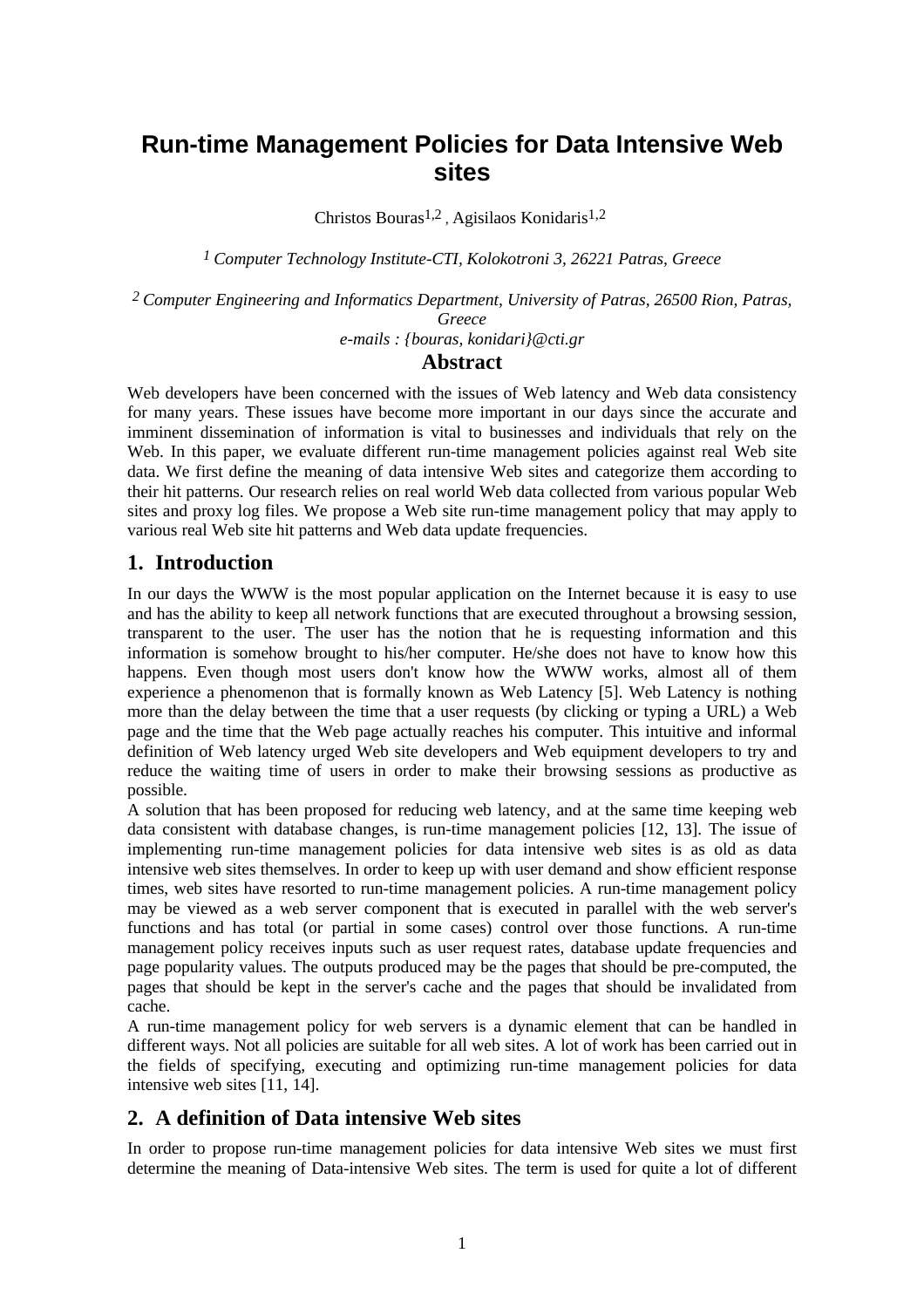"types" of web sites that share a common characteristic. The common characteristic is that a lot of data is demanded of these web sites at a certain point in time. The term "Data intensive web site" differs from site to site. We argue that Data intensive Web sites must be further analyzed in order to determine suitable run-time management policies for each one.

In order to break down Data intensive web sites into categories, we consider two criteria. The first criterion is user demand (meaning number of requests) in time, and the second is the number and change rate of the dynamic elements of a Web page in these web sites[6]. At this point we must clarify that, for simplicity reasons, we will refer to the default pages<sup>1</sup> of sites from now on in our analysis. Our research is focused on the default page because it is the page that most of the sites' requests are directed to (according to the Zipfian distribution of requests). Having this fact in mind we analyze data intensive web site default pages according to the following criteria:

- 1. **The number of requests in time**. This criterion is closely related to the geographical topology of every web site and its target group. An obvious example is that of a Greek portal. Many Greek portals can be considered Data intensive web sites but only for a limited (and in general well defined) time slot, every day. The peak web access time in Greece is considered to be 09:00 to 14:00 Central European Time (CET). The Greek portals' peak request times are the same. The requests for pages decline after 14:00 CET and come to a minimum overnight. As opposed to Greek portals, that show a peak request time of about 5 hours, and then a substantial reduction in requests, major US portals such as cnn.com show significant demand all through the day. The request threshold of major US portals is much higher than that of Greek portals. Even though they experience similar request curves, as those shown in Figure 1, due to the fact that US users outnumber users from all other countries, their curves do not decline as much as those of Figure 1. In simple terms this means that US portals experience more intense prime-time periods and show much higher request thresholds while not at prime time. In coming years, with the expected expansion of the Internet in other countries (in Europe, Asia and Africa), the curves of Figure 1 (especially for portals of Global interest), will tend to become straight lines. The deference between Greek and US portals has to do with language (Greek versus English) and information importance. It is obvious at this point that a run-time management policy for a Greek portal should be very different from a policy for a major US portal. The problem becomes even more complex when we consider web sites such as the site of the Olympics or web sites set-up for election days, that show peak request demand, all through the day, but only for a limited number of days (or hours). These sites should be treated as an entirely different category in relevance to their run-time management policies.
- 2. **The number and rate of change of dynamic elements in the default page**. This criterion is directly related to the database involvement in the construction of the Web page. More dynamic web page elements (also referred to as dynamic components in this paper), demand more interaction between the web page and the database. The rate of change of dynamic elements in a default web page, is mainly related to the nature of the information that they contain. For example a dynamic element that contains stock market information must be updated frequently. The in.gr portal has a maximum of 4 dynamic elements in its default page, of which only 2 are updated frequently (in October 2000). The cnn.com site contains 6 dynamic elements in its default page of which 3 are updated frequently (in October 2000).

Considering the first criteria that we have mentioned above, we may break down data intensive web sites to the following general categories:

- Web sites that show limited peak demand (e.g. Greek portals)
- Web sites that experience peak and heavily tailed demand (e.g. US portals)
- Web sites that experience continuos peak demand for a limited number of days (e.g. election sites and sites of sporting events)

All three categories of web sites may contain various numbers of dynamic elements in their default pages, and these dynamic elements may be updated in various time intervals. By combining the two criteria we end-up with virtually unlimited categories of web sites. All of

<sup>&</sup>lt;sup>1</sup> The default page in this study is the page that is transferred to the user when he/she requests a base URL such as http://www.cnn.com. It is also referred to as the initial web site page.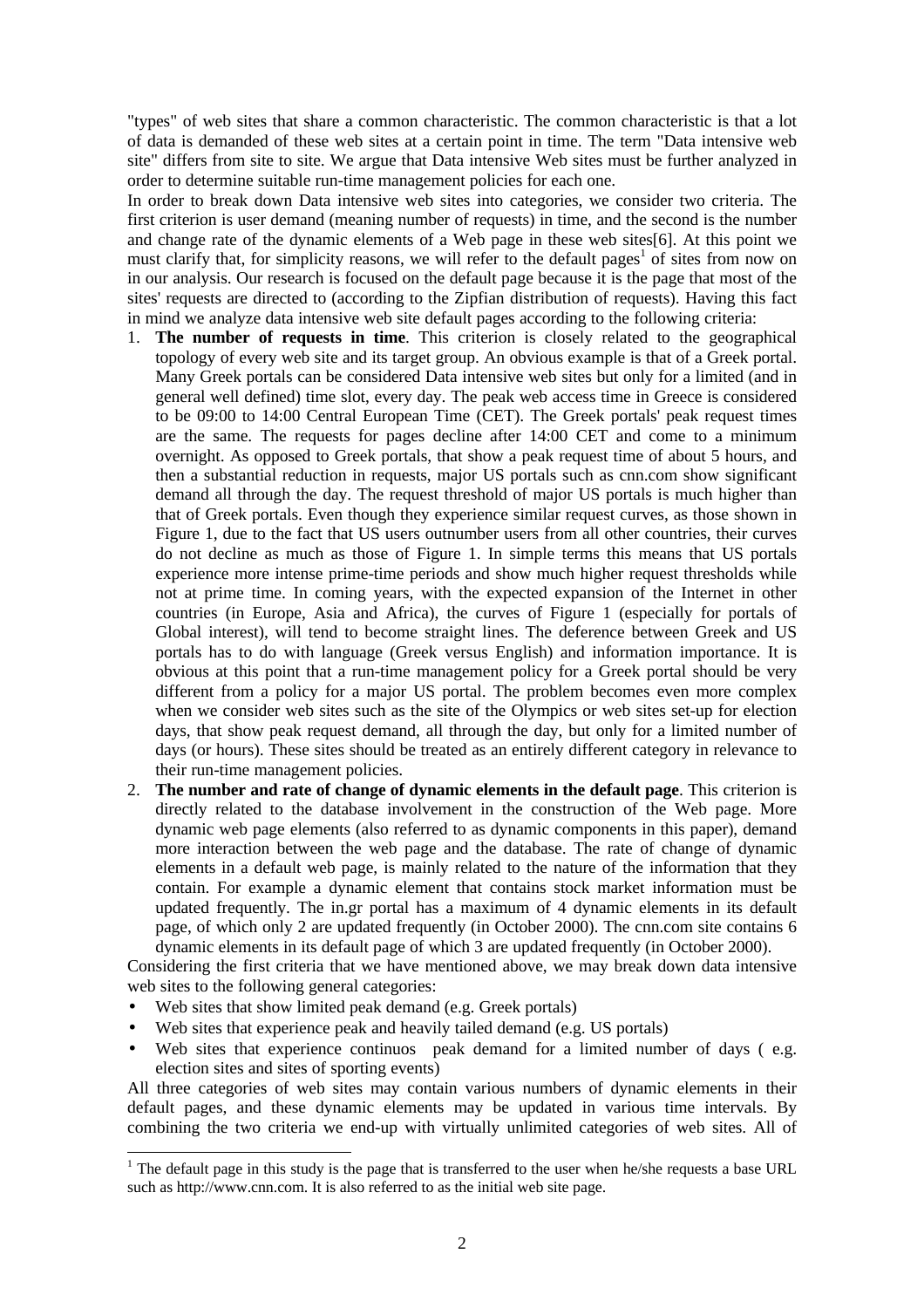these web site categories must be efficiently serviced by run-time management policies. It is obvious that each web site needs a self-tailored run-time management policy. In Figure 1 we have included four different request distributions in time. These distributions come from diverse Web sites. It is obvious that the peak request period is much more intense and demanding in the case of the Greek portal in.gr. The curves in Figure 1 reveal that almost all Web servers show peak response times (limited or extended less or more demanding).

In this paper we propose a general cost estimation for a hybrid run-time management policy that can be tailored to different web site needs and we then present its performance evaluation. According to the categorization made in this paragraph, we determine that the main aim of a runtime management policy is to efficiently handle the different request demand of web sites, by servicing different numbers of dynamic elements that have different change rates.



**Figure 1 Request distribution for 2 popular Greek sites, 1 University proxy server and the most popular Greek portal**

# **3. Run time management policies**

There are two extreme approaches for handling dynamic data on the web. The first is the on the fly creation of dynamic web pages on every user request and the second is the materialization and caching of all dynamic web pages before any request (or in frequent time intervals). The first approach has the obvious drawback of large response times and the second approach has the drawback of possibly serving "stale" data to users. In this paper we will not refer to these approaches since, in our opinion, they do not qualify as run-time management policies. We will only refer to run-time management policies that follow a hybrid approach. These policies implement two basic functions at run-time:

- **Adapt to differentiating request demand.** This means that they can adapt to match the changes of user request in time.
- **Satisfy differentiating numbers of default web page dynamic elements with differentiating update times.** This means that they can perform well, when handling pages that contain different numbers of dynamic elements, which must be updated in different time intervals.

The issue of materialization and caching of dynamic web pages, is one that has been thoroughly discussed in the bibliography [4, 14]. The basic idea behind materializing and caching dynamic web pages, is that a web server response is much quicker when serving static, rather than dynamic pages. This is easily understood, since in the case of static pages, the web server does not have to query the database for data contained in the web pages. A run-time management policy is basically about dynamic web page materialization and caching. There are several issues related to these functions of the policies. These are: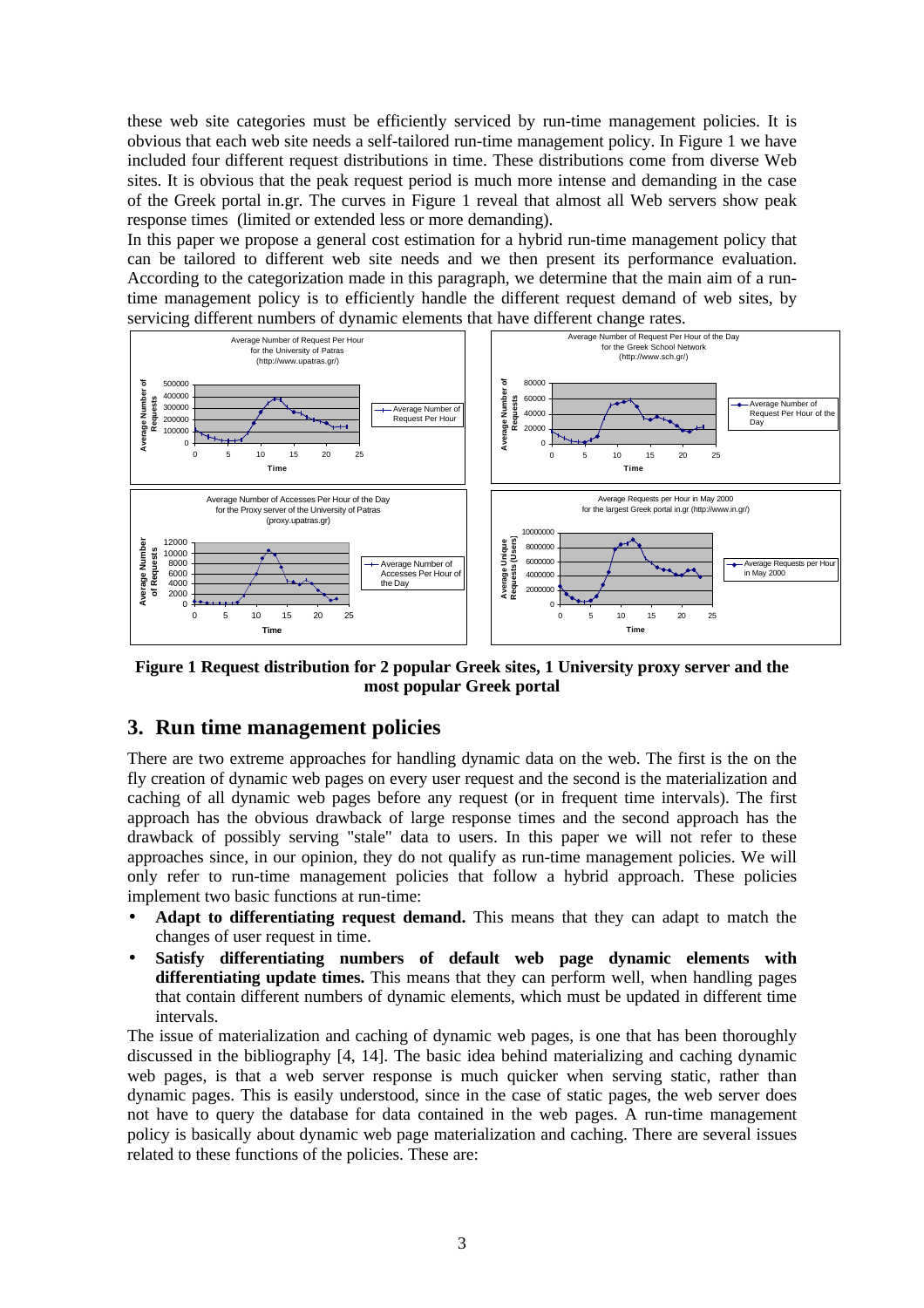- **Cache consistency and invalidation policy**. The basic problem behind caching dynamic data is the consistency between the data that are stored in the database and the data that are contained in the cached web pages. The problem of keeping caches consistent is a very "popular" problem that has been addressed not only in the context of Web server caches, but mostly in the context of proxy servers. Some of these policies can be applied to the Web server caches [10, 8].
- **Object caching**. Another interesting issue (directly related to the previous) in Web server caches, is the selection of objects that must be cached. Throughout this paper we have considered that the objects that can be kept in a Web server's cache are only "whole" Web pages. This is not true. The issue of caching fragments of Web pages has also been presented in the bibliography [1, 2, 3, 7, 9] and is very interesting, in relevance to our approach that is presented in the following section.
- **Cache size and type**. The size of the cache is one of the most important parameters in caching of dynamic web pages on server. In the extreme case that an infinite (or a very large) cache was available, many of the problems related to caching would be eliminated. Since, in our days, large disks are available and are fairly inexpensive, the issue of cache size should not be considered very important when referring to disk caches. In the case of memory caches the issue of capacity is still considered very important.
- **Caches and web server dependency**. A caching scheme for dynamic web pages should be applicable to many different web server implementations. To make this possible, caching schemes should be implemented as a standalone application that should be able to exchange information with various web servers.
- **Methods of Materialization triggering**. A materialization policy may be implemented with the use of various techniques. Many frequently updated portals update their data through web forms. A news site for example must rely on Web forms, because it relies on journalists to update the site and thus requires a user friendly update environment. The use of web forms causes the triggering of the materialization policy and the consequent update of Web site pages.

### **3.1. Data intensive Web site study results**

In order to record the "behavior" of web sites, in relevance to their default web page update policies, we performed a study that included two well known Greek portals (www.in.gr and www.naftemporiki.gr) and one "global" portal (europe.cnn.com). The first Greek portal is mainly a news and search engine portal and the second is a stock market web site that includes a stock market quote on its default page. In order to determine the default web page update policy in relevance to their request demand we performed an analysis by issuing default web page requests every 3 minutes. From these requests we were able to measure their response times and whether their default pages had changed from our previous request.

The results show a high rate of change in all three sites. The www.in.gr site shows a slight decline in update frequency during early morning hours, but no substantial changes occur during peak times. The www.naftemporiki.gr site shows a decline in update frequency during peak times but on average the update frequency remains the same. The **europe.cnn.com** site shows a standard update frequency at all times.

The update frequency results may be interpreted as run-time management policies for the default web pages of the sites. The advertisement policies of the sites may have played a substantial role in these results. A more frequent request policy on our part may have shown different results (since the update frequency of a site may be less than 1 change per three minutes) but we did not want to load sites with our requests. The first column of Figure 2 shows the response time of the three sites after issuing requests to the sites every 3 minutes through a web client that we implemented in Java. The second column contains the corresponding number of changes that occurred to the default page, every ten requests to a web site. The change of the web page was computed through its checksum.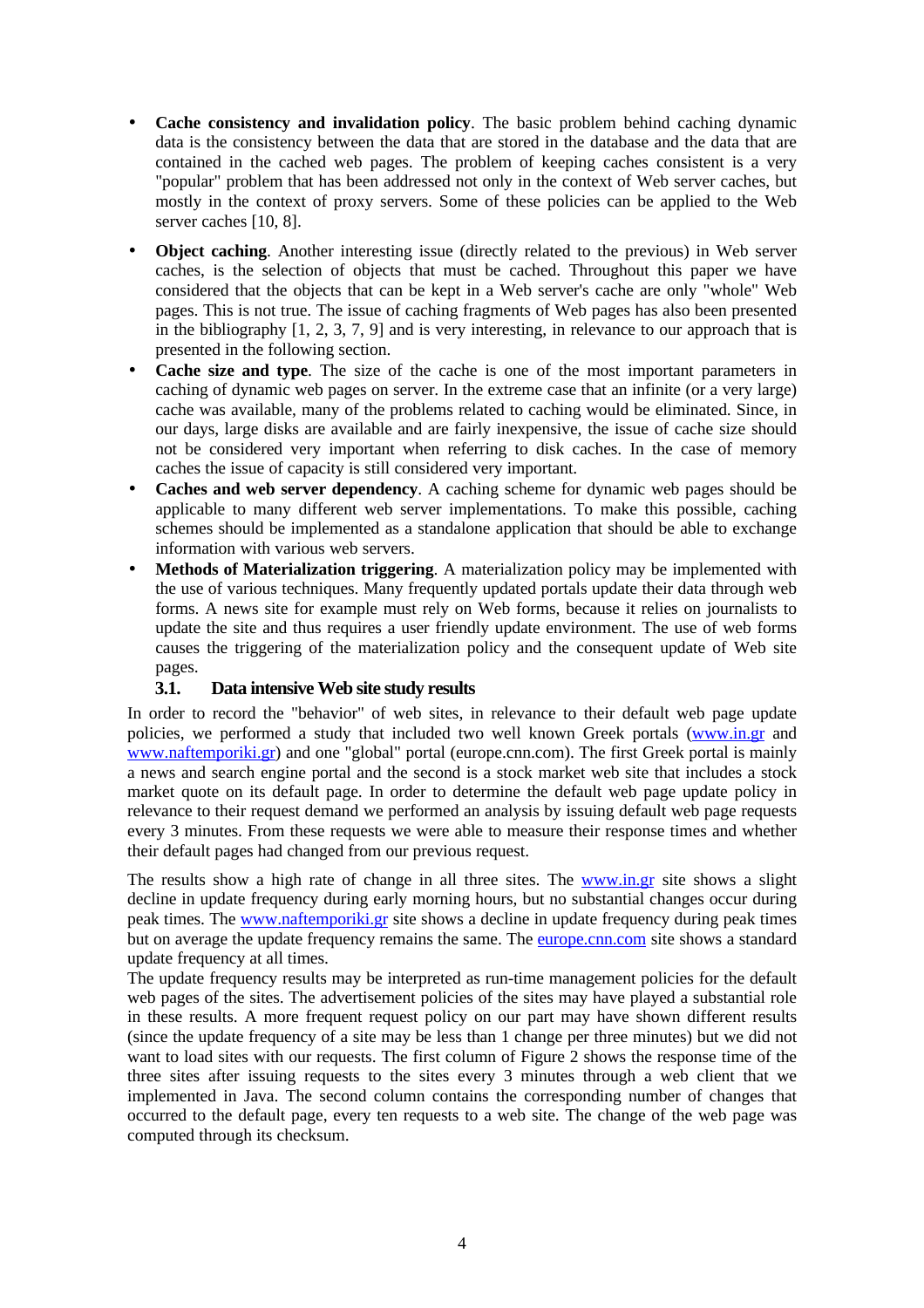

### **Figure 2 Request times of three popular sites and the correspondent default web page update frequencies**

The main result of the statistics in Figure 2 is that web sites follow update policies that rely on standard time intervals. A web site is updated every *n* minutes at all times (peak or not). This gave us another motive to construct an efficient run-time management policy.

# **4. The proposed Run-time management policy**

In this section we will propose a run-time management policy based on characteristics that we have observed in real world data intensive web sites. We will propose a general model for constructing and validating a run-time management policy. Our run-time management policy is based on the assumption that a policy must be based on the current web server conditions and the current web site request demand.

### **4.1. Proposed policies and cost estimation**

The cost estimation of a run-time management policy is the basis of its performance evaluation. In order to have a theoretical view of the efficiency of a policy, one must perform a cost estimation corresponding to the policy. In this paragraph we perform a cost estimation for a default web page of a data intensive web site. First we will refer to a policy, that we will call *ondata-change-materialize* policy, that materializes every dynamic component of a web page, every time it changes. This policy has the advantage that web pages are always consistent with database changes but imposes a substantial load to servers in the case of frequently changing web pages.

In data intensive web sites, and especially during the period of intensity the policy described above might not be a very good proposal. Consider an example of a web page that contains three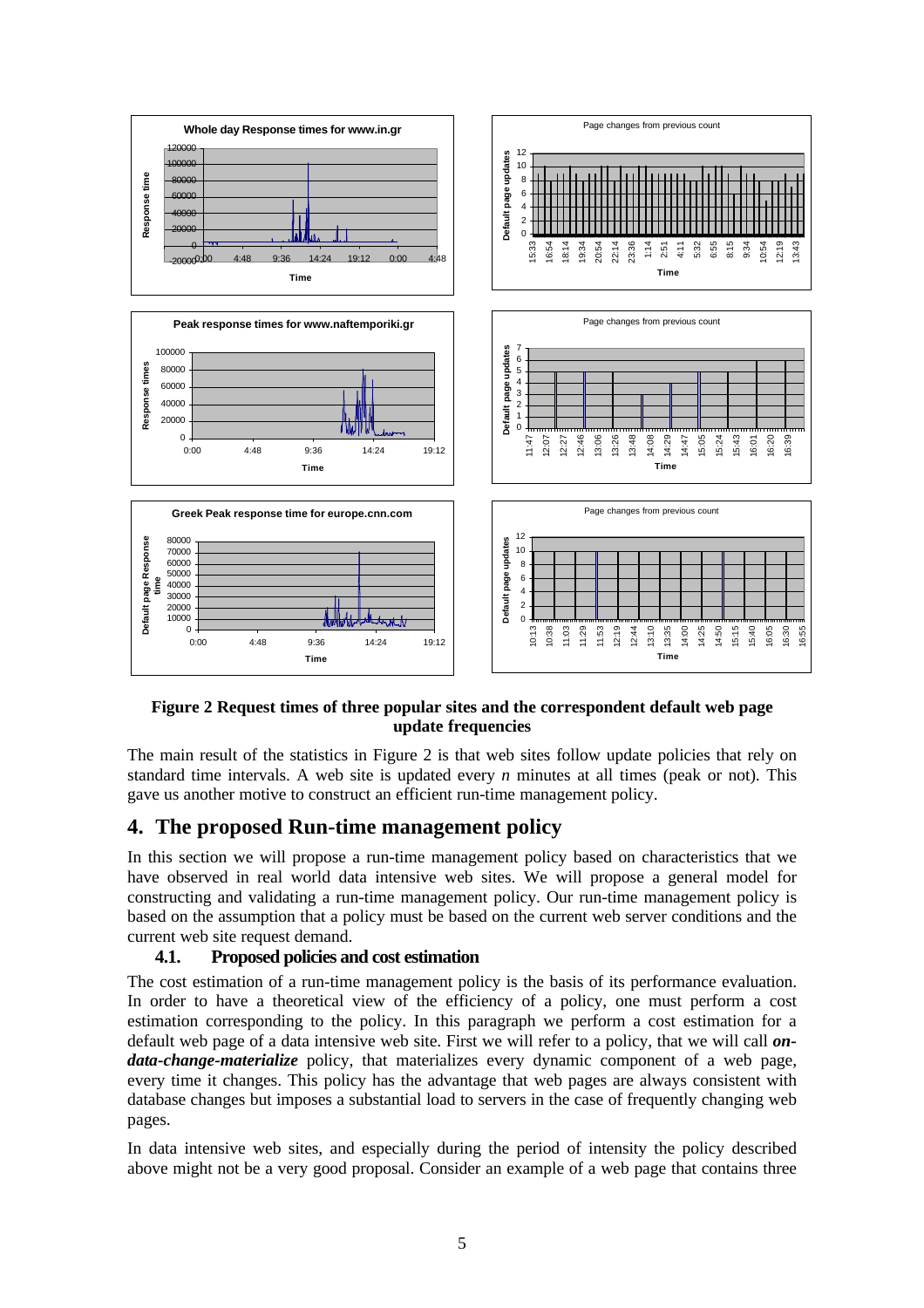dynamic components. The data contained in the database, and concerns the first component, changes very frequently (e.g. as in the case of stock quotes). The data of the other two dynamic components change periodically but with a much smaller frequency. According to this cost estimation, the default page should be re-computed and materialized very frequently because of the frequent changes in data of the first component, even though the other two components did not need refreshing. The cost of materialization in this case, equals to the cost of materializing the web page every time a dynamic component that is included needs refreshing. As one can conclude, this is not a very good proposal especially at peak request times.

The other proposal consists of a hybrid model. Our basic concern is peak request demand periods. Those are the periods when a web site should perform best. Our hybrid model combines two run-time management policies. The *on-data-change-materialize* policy, that has been already presented, and an *on-data-change-batch-compromise* policy that we will explain in the following paragraphs. The basic idea is that the *on-data-change-materialize* policy should be executed until the Web server load reaches a certain threshold after which the *on-data-changebatch-compromise* policy is executed.

The *on-data-change-batch-compromise* policy attempts to estimate the optimal wait time between default web page materializations. We will attempt to clarify this by presenting the three web page dynamic elements example, the first of which is a stock quote. The stock quote element has a change frequency  $f_1=6$  changes per minute. The second element has a change frequency  $f_2 = 2$  changes per minute and the third has a change frequency  $f_3 = 0.2$  changes per minute. The *on*data-change-materialize policy considers these three frequencies independent variables. In simple terms this means that the default page would be materialized 8.2 times per minute, on average. This is very costly and can not be considered a good practice. In our *on-data-changebatch-compromise* policy, we relate these three change frequencies by attempting to implement a batch materialization model that relies on accepted compromises in data "freshness". In our example the stock quote dynamic element should be refreshed every 10 seconds, the second element every 30 seconds and the third every 5 minutes (300 seconds). The problem here, is to combine the web page materializations that are caused by one dynamic element change frequency with those caused by another. The obvious solution is to divide all dynamic element change periods with the smallest period. In our case, since the smallest change period is 10 seconds we would divide 10 seconds/10 seconds  $= 1$ , 30seconds/10seconds=3 and 300 seconds/10 seconds=30. We name the smallest value (e.g. 1) the Minimum Compromise Factor-CFMIN, the second result (e.g. 3) the First Compromise Factor-FCF and the third (e.g. 30) as the Maximum Compromise Factor-CFMAX. The *on-data-change-batch-compromise* policy may be implemented by choosing any of the compromise factors that were derived. The data on the web page are "more" consistent to database changes, as the compromise factor becomes smaller. The compromise factor is a meter of the web page developer's or administrator's willingness to compromise in data "freshness", in order to achieve better Web server performance. After a compromise factor has been chosen, the materialization of the web page is executed in batches. Let's consider the case that the FCF has been chosen. This means that a web page materialization takes place every 3 changes of the stock quote dynamic element value in the database, which will include a change in the second element value and so on.

The concept of the CF (Compromise Factor) can also be very beneficial to a run-time management policy. Its value does not have to be the result of the division that we mentioned above. The value of the CF may significantly differ from this result. This may happen in cases where the administrator believes that the result of the division is unacceptable because the services demanded by users (web site Quality of Service) require a different approach. Our proposal aims at relating the value of the CF with the Maximum Request Handling value (MRH) on the server, which is the maximum requests that the web server can fulfill at any point in time, and the Current Request Rate (CRR) which is the current amount of requests to the web server. It is obvious that the value of the CF should be greater on a server with a MRH of 100000 that has a CRR of 90000 than the value of the CF on a server with an MRH of 100000 and a CRR 20000. In our proposal the CF value is computed at run-time in frequent time intervals.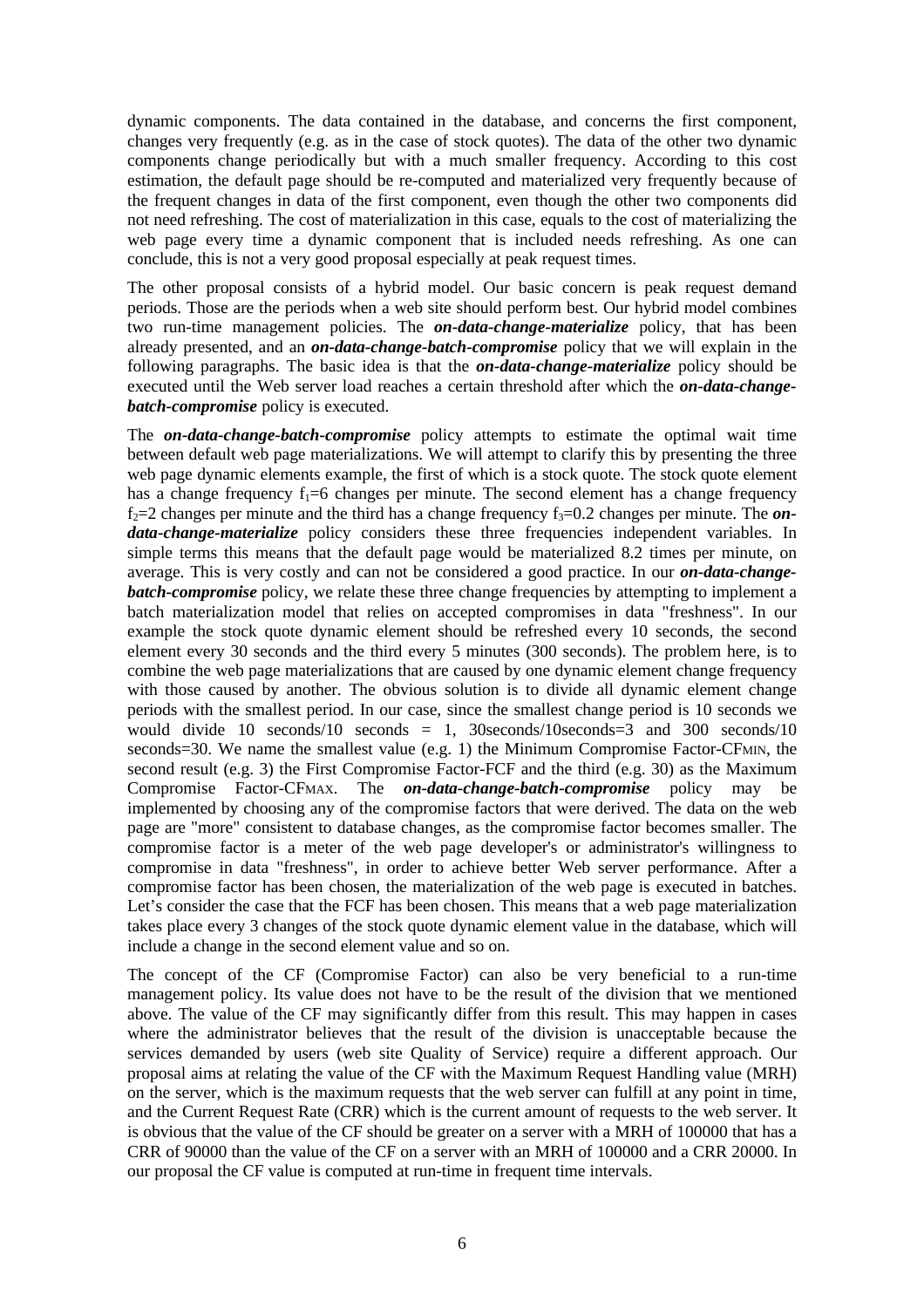# **5. Performance Evaluation**

# **5.1. Experimental set-up and methodology**

The basic requirement that we wanted to ensure in the topology that we used to evaluate the hybrid run-time management policy, was the non-intervention of conditions not related with the policies. In order to ensure this as much as possible we used the topology shown in Figure 3.



**Figure 3 The experimental set-up**

We tested our policies by implementing the client-server model on campus at the University of Patras. We used a Pentium III Computer with 256MB of RAM and 30GB Hard disk running Windows NT as a server and an Ultra Sparc 30 with 128MB of RAM and 16GB Hard Disk running Solaris 2.6 to simulate our clients. Our client program was executed on the Ultra Sparc and was able to simulate simultaneous client requests to the server running as independent UNIX processes.

# **5.2. Evaluation of different types of dynamic web components**

In our performance evaluation we tested six different categories of dynamic web components. The categories are shown in Table 1. Only three of the categories are dynamic components. The other three are the corresponding static components. We included them in the evaluation in order to show the big difference between static and dynamic components of web pages.

| <b>Category ID</b> | <b>Category Name</b>                                            | <b>Description</b>                                                                                           |
|--------------------|-----------------------------------------------------------------|--------------------------------------------------------------------------------------------------------------|
|                    | Simple<br>Static component<br>Ouery<br>(SQS)                    | A static component that is a result of<br>a simple query                                                     |
| $\overline{2}$     | Simple Query Dynamic component<br>(SQD)                         | A dynamic component that includes<br>the same simple query of 1                                              |
| 3                  | Multiple Queries Static component<br>(MQS)                      | A static component that is the result<br>of multiple queries to the database                                 |
| $\overline{4}$     | Queries<br>Multiple<br>Dynamic<br>component (MQD)               | A dynamic component that contains<br>the same multiple queries as 3                                          |
| 5                  | Simple Query Static component with<br>large result size $(LDS)$ | A static component containing the<br>data of a simple query that returned a<br>substantial amount of data    |
| 6                  | Simple Query with large result size<br>Dynamic component (LDD)  | A dynamic component that contains<br>the same simple query as 5 that<br>returns a substantial amount of data |

### **Table 1 The categories of Web components used in our performance evaluation**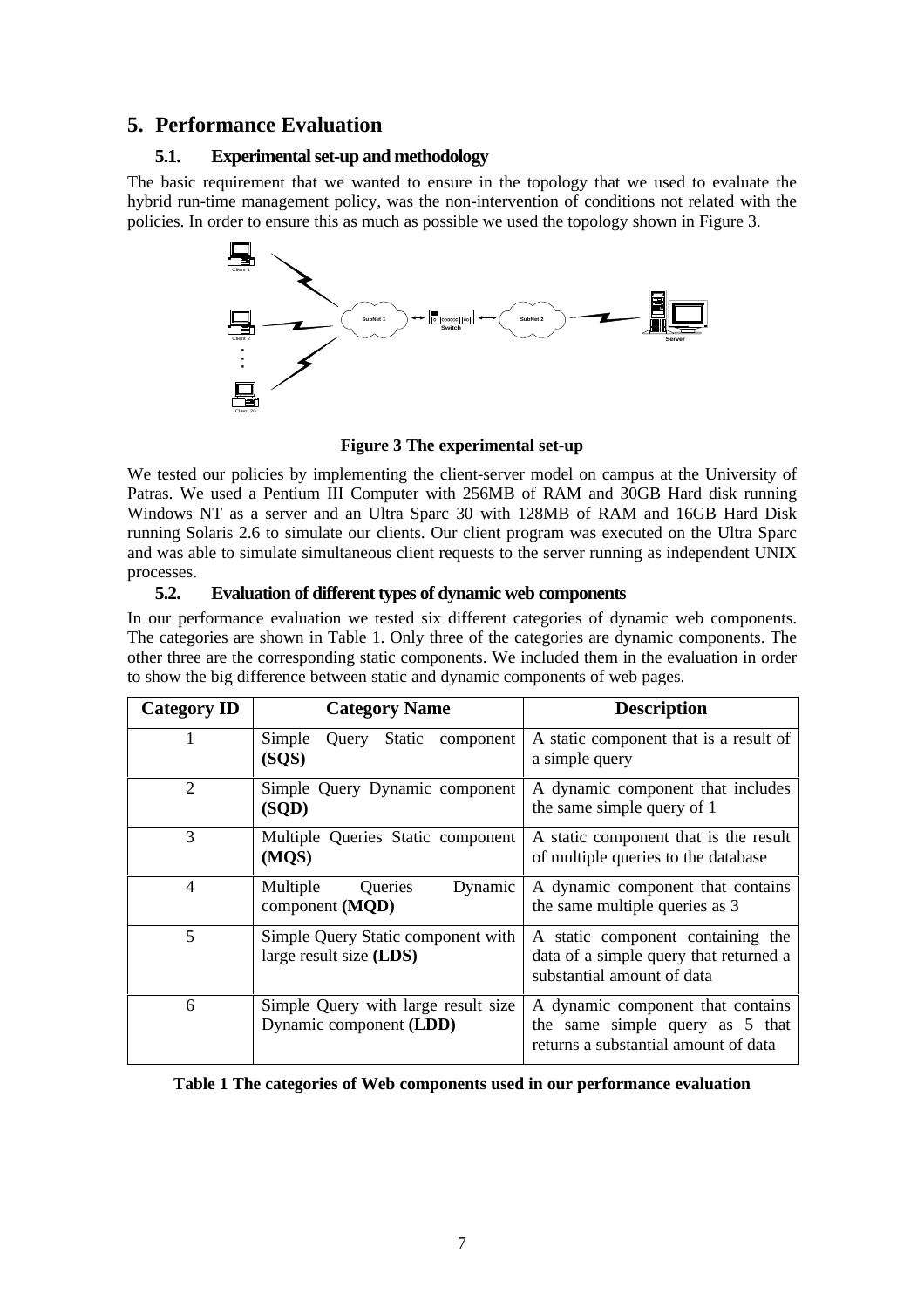

**Figure 4 The Mean Response times of all categories of components (MQS and LDS static components are not shown clearly because they show response times very similar to SQS)**

In is obvious from Figure 4 that the dynamic component that contains a lot of data has the largest response times. The second worse response times are shown for the dynamic component that contains multiple queries and the third worse from the dynamic component that contains a simple query. The static components follow with smaller response times.



**Figure 5 Mean response times for corresponding static and Dynamic pages**

Figure 5 illustrates the large differences between dynamic web page components and static web page components. The difference becomes more obvious as the clients become more, and consequently response time rises.

The basic conclusion that may be extracted from this first step of evaluation is that web developers should implement dynamic web components that do not contain a lot of data and are not the result of complex database queries. Thus the use of views and indexes in web database design can be very useful in relevance to dynamic web page elements.

### **5.3. Evaluation of the hybrid run-time management policy**

In this section we evaluate our hybrid run-time management policy. We constructed a default web page that consisted of 3 dynamic elements that needed refreshing every 5, 10 and 20 seconds. We issued a number of requests equal to 11 requests per second for that web page, through client processes. Twenty clients were monitored and their responses were recorded. We also issued a number of requests to the web server through other client processes in order to achieve a background load on the web server. The evaluation Figures contain equalities such as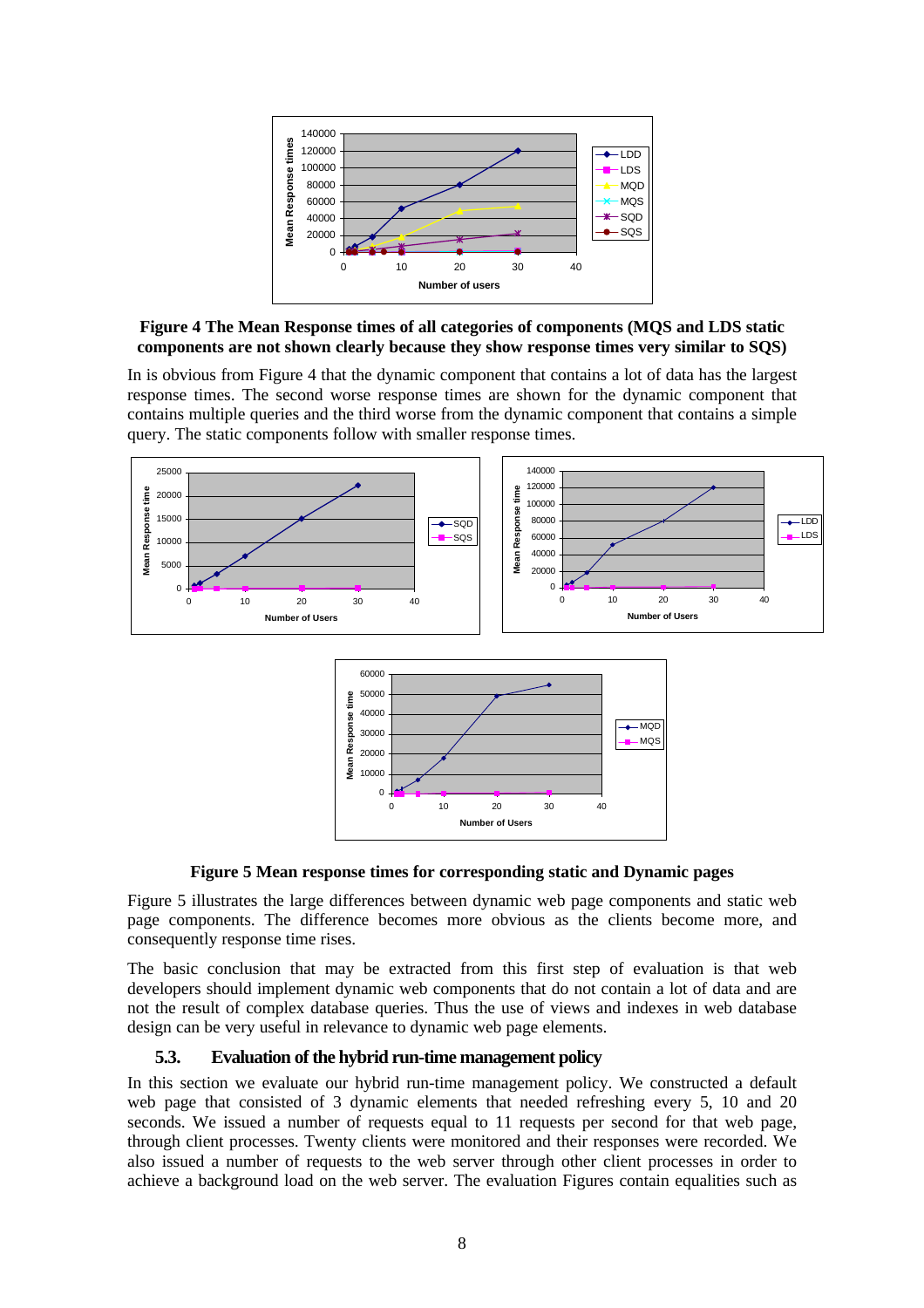CF=10sec which must be interpreted as *CF corresponding to 10 second default web page update frequencies.*

The rationale behind the experiments was to show that different CF values may improve performance under specific server loads.





#### **Figure 6 Mean response times of the default page with different values of CF and different server loads**

Figure 6 shows the mean response times of the default page in 20 clients, calculated for different values of CF and different server loads. In the case of  $CF=10$ , meaning that the default web page was materialized every 10 seconds, we see a clear improvement in the default web page response times when the server load is close to 30% of the maximum. This improvement is even clearer in the case that CF=20. We would expect such a result since what it means is that a web page is transferred faster to a client when it is materialized every 20 seconds than when it is materialized every 10 seconds, under specific server loads.

The situation becomes more complex when CF=5 since the response times are not clearly better for a lower server load. This is logical because the rate of default page materialization itself, imposes a load to the server. The overall conclusion of Figure 6 is that the CF is directly related to the response times of the server, under specific server loads. Thus, the CF should be calculated in a way that it would result in better server response times. It is obvious that the value of CF should increase as the load of the Web server (which is the result of greater request demand) rises.

# **6. Future Work and conclusions**

Our future work will aim at improving the hybrid run-time management policy described in this paper. We believe that the policy that is presented in this paper can be improved much further. It can be improved by using what we call Web page component caching. We would like to evaluate our policy together with schemes presented in [1, 2, 3, 7, 9]. These schemes present the idea of fragment caching instead of whole web page caching. This way we would like to evaluate schemes that store fragments or materialized web page elements in cache and integrate them on user request.

We would also like to further enhance the computation of CF with other parameters. In this paper we have only related CF to the Current Request Rate, the Maximum Request Handling value and the update frequencies of components. We would like to be able to relate it with other parameters such as general network state and web page popularity in the future.